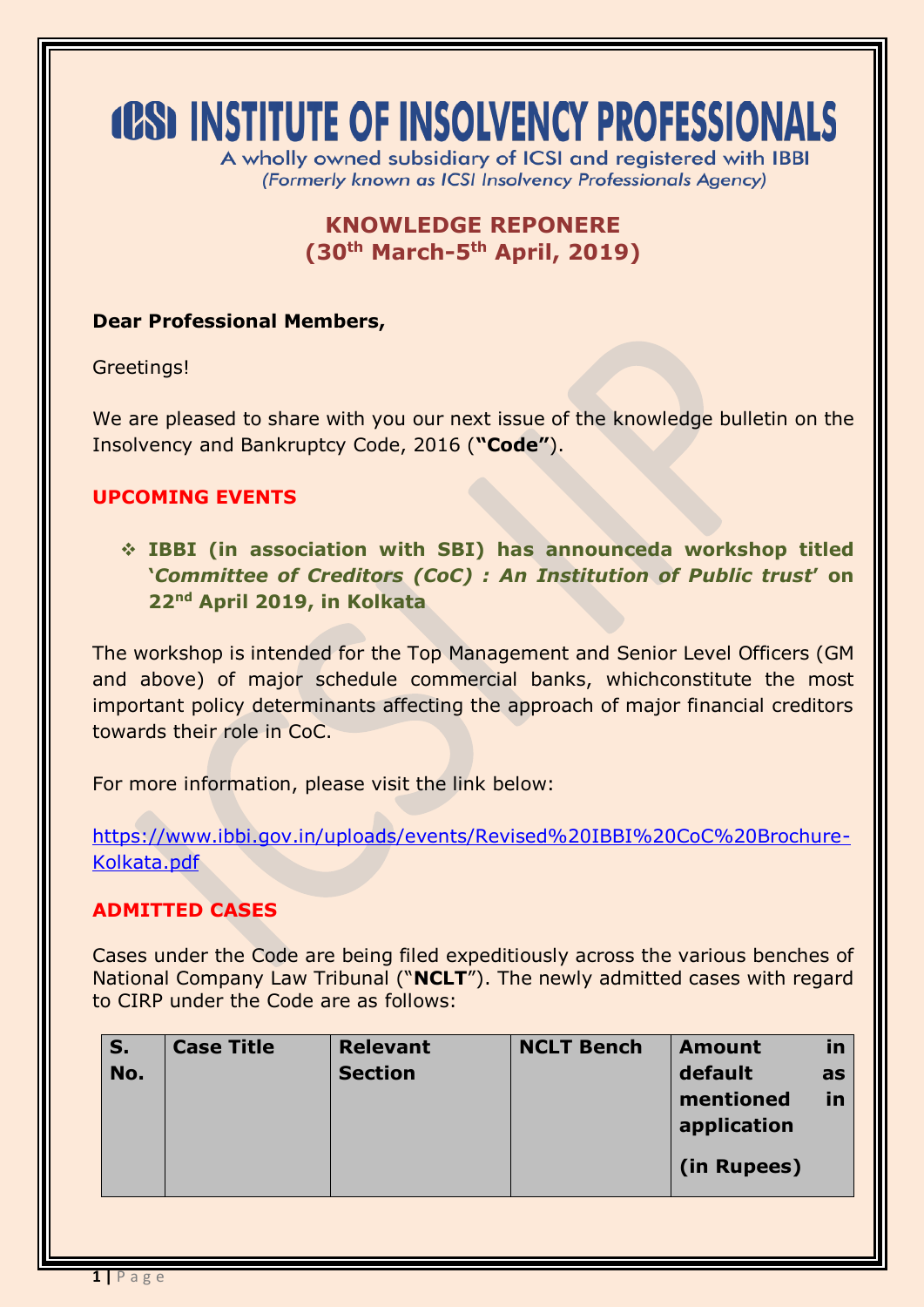| 1. | Jalan<br><b>Transolutions</b><br>(India) Ltd.                | <i>In the matter of</i> Section 7 of the New Delhi<br>dealing<br>Code<br>with the initiation<br>of CIRP<br>by<br>financial creditor. | 75.82 Lakhs |
|----|--------------------------------------------------------------|--------------------------------------------------------------------------------------------------------------------------------------|-------------|
| 2. | Kasim Coal and   Code<br>Logistics<br><b>Private Limited</b> | In the matter of Section 9 of the Chennai<br>dealing<br>with the initiation<br>0f<br><b>CIRP</b><br>by<br>operational<br>creditor.   | 13.02 Lakhs |

# **LIST OF COMPANIES THAT HAVE RECENTLY UNDERGONE LIQUIDATION**

| <b>No</b> | <b>Case Title</b>                                                     | <b>Bench</b> | <b>Date of Order</b> |
|-----------|-----------------------------------------------------------------------|--------------|----------------------|
|           | In the matter of Enviiro Bulkk   Mumbai<br>Handling Systems Pvt. Ltd. |              | 27.03.2019           |

#### **LIST OF COMPANIES THAT HAVE RECENTLY UNDERGONE RESOLUTION**

| <b>No</b> | <b>Case Title</b>                                                           | <b>Bench</b> | <b>Date of Order</b> |
|-----------|-----------------------------------------------------------------------------|--------------|----------------------|
|           | In the matter of Dhanalakshmi Chennai<br><b>Paper Mills Private Limited</b> |              | 26,03,2019           |
|           | <i>of Jyoti</i>   Mumbai<br>the matter<br>In<br><b>Structures Limited</b>   |              | 27.03.2019           |

#### **BRIEF OF JUDGEMENTS**

| S.<br>No. | Case<br><b>Details</b>                               | Date of<br>Order | <b>Courts</b>    | <b>Brief</b>                                                                                   | <b>Case link</b>                                                       |
|-----------|------------------------------------------------------|------------------|------------------|------------------------------------------------------------------------------------------------|------------------------------------------------------------------------|
| 1.        | Dharani<br>Sugars and<br><b>Chemicals</b><br>Ltd. v. | 02.04.2019       | Supreme<br>Court | The<br>Supreme Court of   gov.in//weba<br>India declared the   dmin/pdf/or<br>circular<br>12th | Hon'ble   https://ibbi.<br>dated $der/2019/Ap$<br>February, r/2nd%20Ap |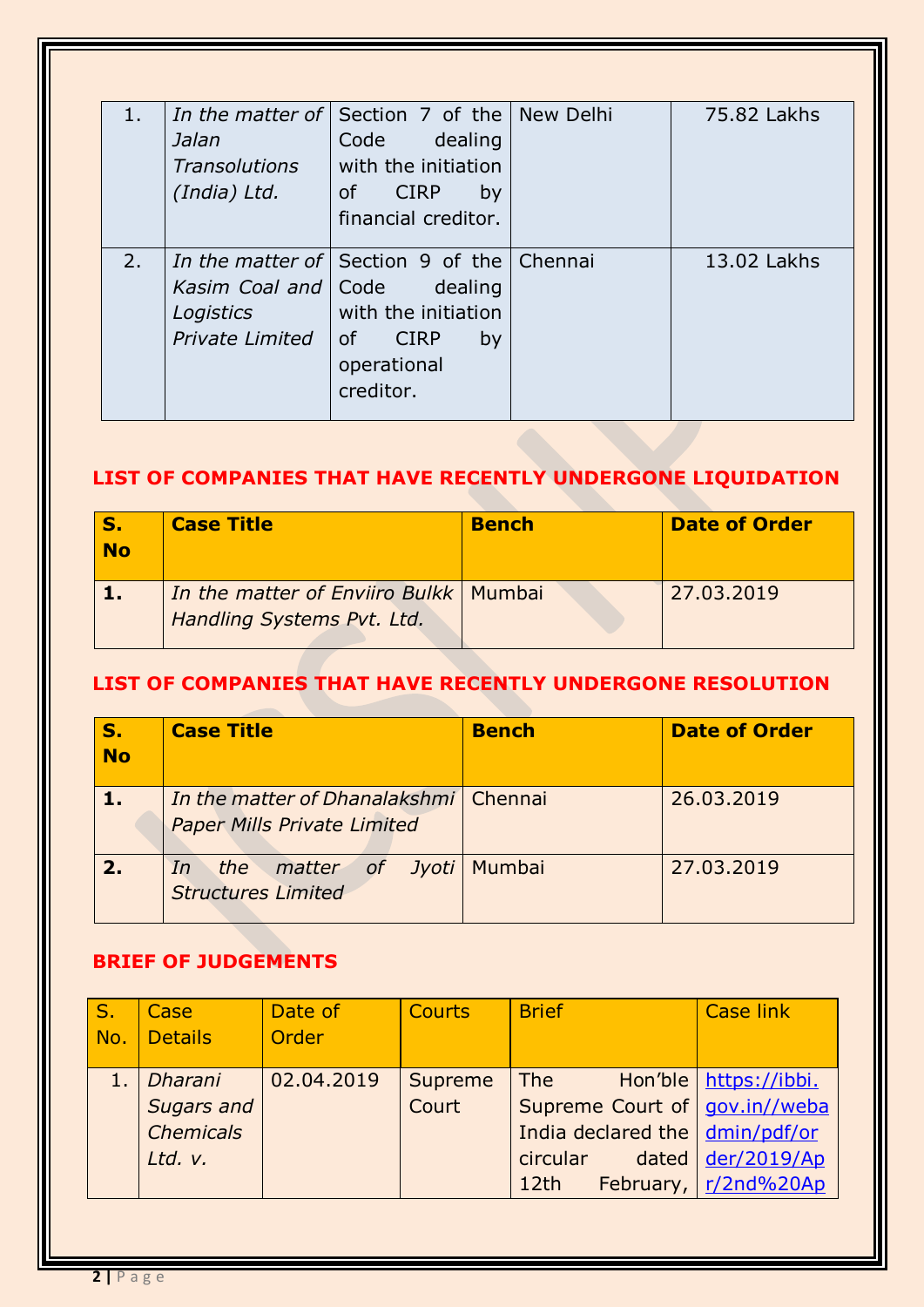| Union of | 2018 issued by r%202019%                                                                                                                                                                                                      |                                          |
|----------|-------------------------------------------------------------------------------------------------------------------------------------------------------------------------------------------------------------------------------|------------------------------------------|
| India    | RBI as ultra vires   20in%20the                                                                                                                                                                                               |                                          |
|          | of section 35AA of   %20matter                                                                                                                                                                                                |                                          |
|          | the the state of the state of the state of the state of the state of the state of the state of the state of the state of the state of the state of the state of the state of the state of the state of the state of the state | <b>Banking   %20of%20D</b>               |
|          | Regulation Act,                                                                                                                                                                                                               | harani%20S                               |
|          | 1949.                                                                                                                                                                                                                         | ugars%20an                               |
|          | Consequently, all                                                                                                                                                                                                             | d%20Chemi                                |
|          | actions<br>taken                                                                                                                                                                                                              | cals%20Ltd.                              |
|          | under the said \%20Vs.%20                                                                                                                                                                                                     |                                          |
|          | circular, including   Union%20of                                                                                                                                                                                              |                                          |
|          | actions by which   %20India%2                                                                                                                                                                                                 |                                          |
|          | Code<br>has <sub>l</sub><br>the                                                                                                                                                                                               | 0&%200rs.                                |
|          | been                                                                                                                                                                                                                          | triggered   %20Transfer                  |
|          | must fall along                                                                                                                                                                                                               | red%20Case                               |
|          | with the said                                                                                                                                                                                                                 | %20(Civii)                               |
|          | circular. As                                                                                                                                                                                                                  | a <u>%20No.%20</u>                       |
|          | result, all cases                                                                                                                                                                                                             | 66%20of%2                                |
|          | where debtors                                                                                                                                                                                                                 | 02018%20In                               |
|          | been  <br>have have                                                                                                                                                                                                           | %20Transfer                              |
|          | proceeded                                                                                                                                                                                                                     | %20Petition                              |
|          | against                                                                                                                                                                                                                       | by $\frac{9}{6}$ 20(Civil) $\frac{9}{6}$ |
|          | financial creditors   20No. %2013                                                                                                                                                                                             |                                          |
|          | under section 7 of $99\%200f\%2$                                                                                                                                                                                              |                                          |
|          | the Code, only                                                                                                                                                                                                                | 02018 2019                               |
|          | because of the $-04$ -                                                                                                                                                                                                        |                                          |
|          | operation of the 02%2016:39                                                                                                                                                                                                   |                                          |
|          | impugned                                                                                                                                                                                                                      | <u>:21.pdf</u>                           |
|          | circular,<br>have                                                                                                                                                                                                             |                                          |
|          | declared<br>been                                                                                                                                                                                                              |                                          |
|          | The<br>asnon-est.                                                                                                                                                                                                             |                                          |
|          | Court<br>Apex                                                                                                                                                                                                                 |                                          |
|          | observed,                                                                                                                                                                                                                     |                                          |
|          | "Stressed assets                                                                                                                                                                                                              |                                          |
|          | can be resolved                                                                                                                                                                                                               |                                          |
|          | either through the                                                                                                                                                                                                            |                                          |
|          | Code<br><b>or</b>                                                                                                                                                                                                             |                                          |
|          | otherwise. When                                                                                                                                                                                                               |                                          |
|          | resolution                                                                                                                                                                                                                    |                                          |
|          | through the Code                                                                                                                                                                                                              |                                          |
|          | is to be effected,                                                                                                                                                                                                            |                                          |
|          | the specific power                                                                                                                                                                                                            |                                          |
|          | granted<br>by                                                                                                                                                                                                                 |                                          |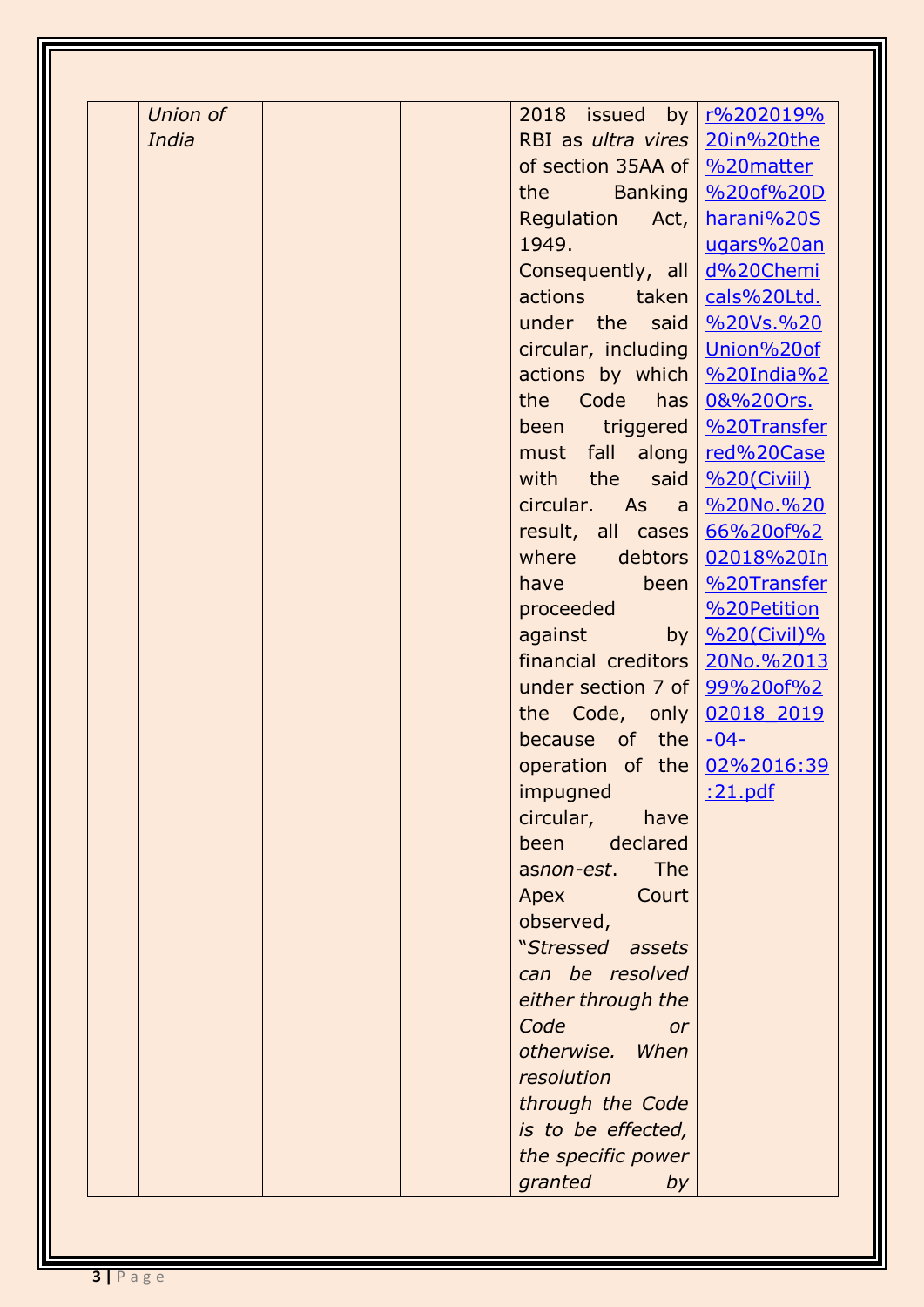|                                                                                   |                                                              |               | section 35AA can<br>alone be availed<br>by the RBI. When<br>resolution de hors<br>the Code is to be<br>effected,<br>the<br>general powers<br>under sections<br>35A and 35AB are<br>to be used. Any<br>other<br>interpretation<br>would<br>make<br>section<br>35AA<br>otiose."                                                                                                                                                                                                                                                                                                           |                                                                                                                                           |
|-----------------------------------------------------------------------------------|--------------------------------------------------------------|---------------|-----------------------------------------------------------------------------------------------------------------------------------------------------------------------------------------------------------------------------------------------------------------------------------------------------------------------------------------------------------------------------------------------------------------------------------------------------------------------------------------------------------------------------------------------------------------------------------------|-------------------------------------------------------------------------------------------------------------------------------------------|
| 2.<br><b>The</b><br>Deputy<br><b>Director</b><br>Of<br><b>Axis Bank</b><br>& Ors. | 02.04.2019<br><b>Directorate</b><br>Enforceme<br>nt Delhi v. | High<br>Court | It was held by the<br>High Court that<br>the provisions of<br>banking<br>legislations<br>and $\vert$<br>the Insolvency<br>and Bankruptcy<br>Code, 2016 (IBC)  <br>do<br>over those of the :34.pdf<br><sub>of</sub><br>Prevention<br><b>Money</b><br>Laundering<br>Act,<br>2002 (PMLA)<br>when it comes to<br>attachment<br><b>of</b><br>properties<br>obtained<br>as<br><i>"proceeds</i><br><sub>of</sub><br>crime".The<br>Recovery of Debts<br>Due to Banks and<br>Financial<br><b>Institutions</b><br>Act,<br>1993 (RDBA), The<br>Securitisation<br>and<br>Reconstruction<br>$\sigma$ | https://ibbi.<br>gov.in//weba<br>dmin/pdf/or<br>der/2019/Ap<br>r/RKG02042<br>019CRLA143<br>2018 2019-<br>$04 -$<br>not prevail 03%2013:20 |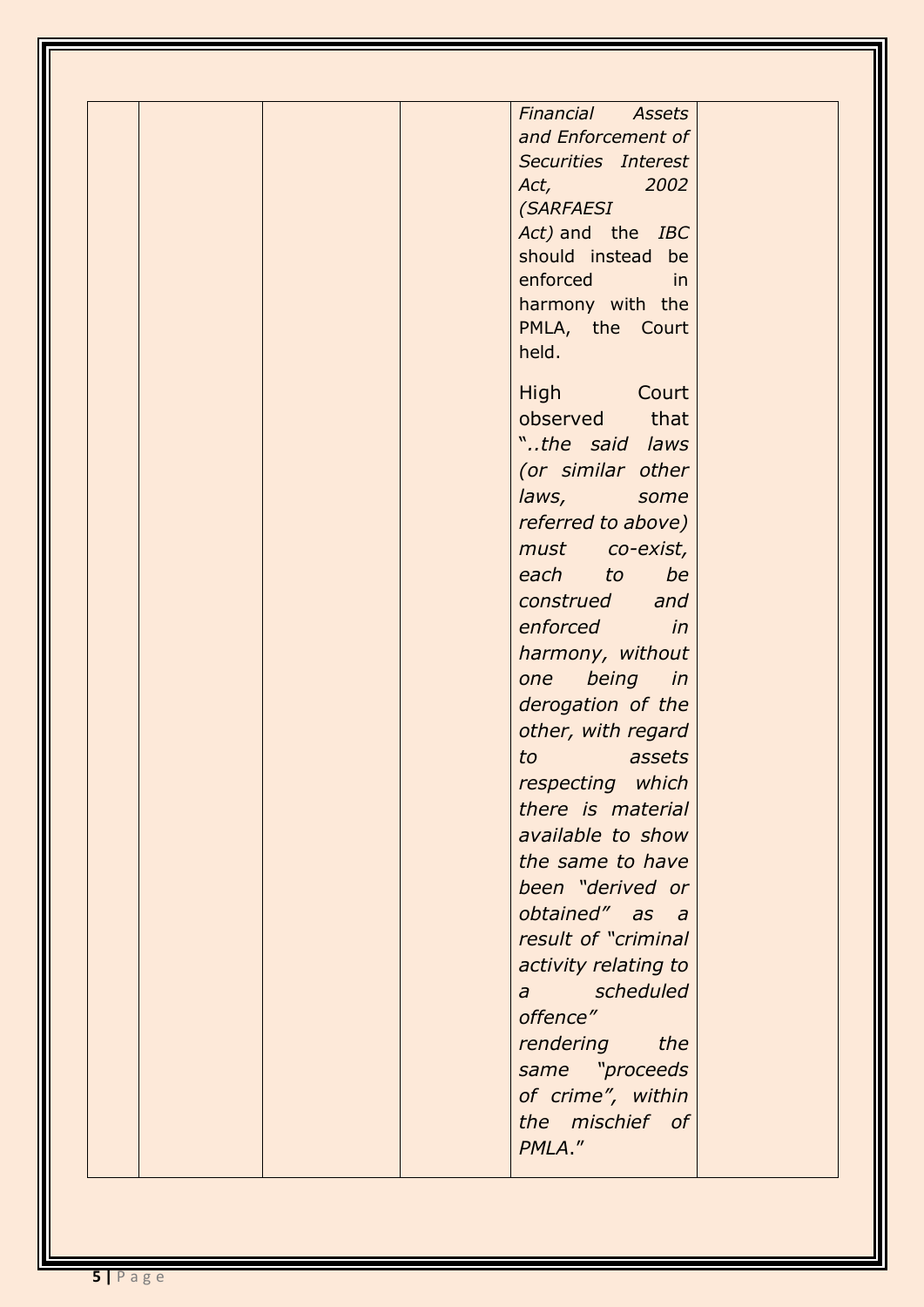|    |                 | 27.03.2019 |                  |                                                                                                                                                                                                                                           |                      |
|----|-----------------|------------|------------------|-------------------------------------------------------------------------------------------------------------------------------------------------------------------------------------------------------------------------------------------|----------------------|
| 3. | Aassaan         |            | NCLT,<br>Chennai | While determining                                                                                                                                                                                                                         | https://ibbi.        |
|    | Global          |            |                  | whether the                                                                                                                                                                                                                               | gov.in//weba         |
|    | Trade v.        |            |                  | money advanced                                                                                                                                                                                                                            | dmin/pdf/or          |
|    | Mr.             |            |                  | was not for the                                                                                                                                                                                                                           | der/2019/Ap          |
|    | Vasudevan       |            |                  | time value of                                                                                                                                                                                                                             | r/27th%20M           |
|    | and Ors.        |            |                  | money but as sale                                                                                                                                                                                                                         | ar%202019            |
|    | (In the         |            |                  | price for sale of                                                                                                                                                                                                                         | %20in%20th           |
|    | matter of       |            |                  | Iron Ore and Red                                                                                                                                                                                                                          | e%20matter           |
|    | <b>Tiffins</b>  |            |                  | Oxide was                                                                                                                                                                                                                                 | %20of%20Ti           |
|    | <b>Barytes</b>  |            |                  | operational debt                                                                                                                                                                                                                          | ffins%20Bar          |
|    | <b>Asbestos</b> |            |                  | or financial debt,                                                                                                                                                                                                                        | ytes%20Ash           |
|    | and Paints      |            |                  | Tribunal<br>the the state of the state of the state of the state of the state of the state of the state of the state of the state of the state of the state of the state of the state of the state of the state of the state of the state | <u>estos%20&amp;</u> |
|    | $Ltd.$ )        |            |                  | observed, "If the                                                                                                                                                                                                                         | %20Paints%           |
|    |                 |            |                  | very nature of 20Ltd.%20M                                                                                                                                                                                                                 |                      |
|    |                 |            |                  | debt as per the                                                                                                                                                                                                                           | $A-573-$             |
|    |                 |            |                  | and<br>terms                                                                                                                                                                                                                              | 2018%20In            |
|    |                 |            |                  | conditions of the                                                                                                                                                                                                                         | %20CP-39-            |
|    |                 |            |                  | Agreements/Mem                                                                                                                                                                                                                            | $IB-$                |
|    |                 |            |                  | orandum of                                                                                                                                                                                                                                | 2018 2019-           |
|    |                 |            |                  | Understanding is                                                                                                                                                                                                                          | $04 -$               |
|    |                 |            |                  | of 'Operational                                                                                                                                                                                                                           | 04%2017:13           |
|    |                 |            |                  | Debt', the same                                                                                                                                                                                                                           | :02.pdf              |
|    |                 |            |                  | will<br>not get                                                                                                                                                                                                                           |                      |
|    |                 |            |                  | change when it is                                                                                                                                                                                                                         |                      |
|    |                 |            |                  | enforced through                                                                                                                                                                                                                          |                      |
|    |                 |            |                  | the<br>awards                                                                                                                                                                                                                             |                      |
|    |                 |            |                  | passed by the                                                                                                                                                                                                                             |                      |
|    |                 |            |                  | <b>Arbitral</b>                                                                                                                                                                                                                           |                      |
|    |                 |            |                  | Awards/MoUs                                                                                                                                                                                                                               |                      |
|    |                 |            |                  | signed between                                                                                                                                                                                                                            |                      |
|    |                 |            |                  | the parties for the                                                                                                                                                                                                                       |                      |
|    |                 |            |                  | <sub>of</sub><br>purpose                                                                                                                                                                                                                  |                      |
|    |                 |            |                  | settlement,                                                                                                                                                                                                                               |                      |
|    |                 |            |                  | because,<br>the                                                                                                                                                                                                                           |                      |
|    |                 |            |                  | Awards of<br>the                                                                                                                                                                                                                          |                      |
|    |                 |            |                  | Arbitral<br><b>Tribunal</b>                                                                                                                                                                                                               |                      |
|    |                 |            |                  | and the<br><b>MoU</b>                                                                                                                                                                                                                     |                      |
|    |                 |            |                  | the<br>between                                                                                                                                                                                                                            |                      |
|    |                 |            |                  | parties does not                                                                                                                                                                                                                          |                      |
|    |                 |            |                  | determine<br>the                                                                                                                                                                                                                          |                      |